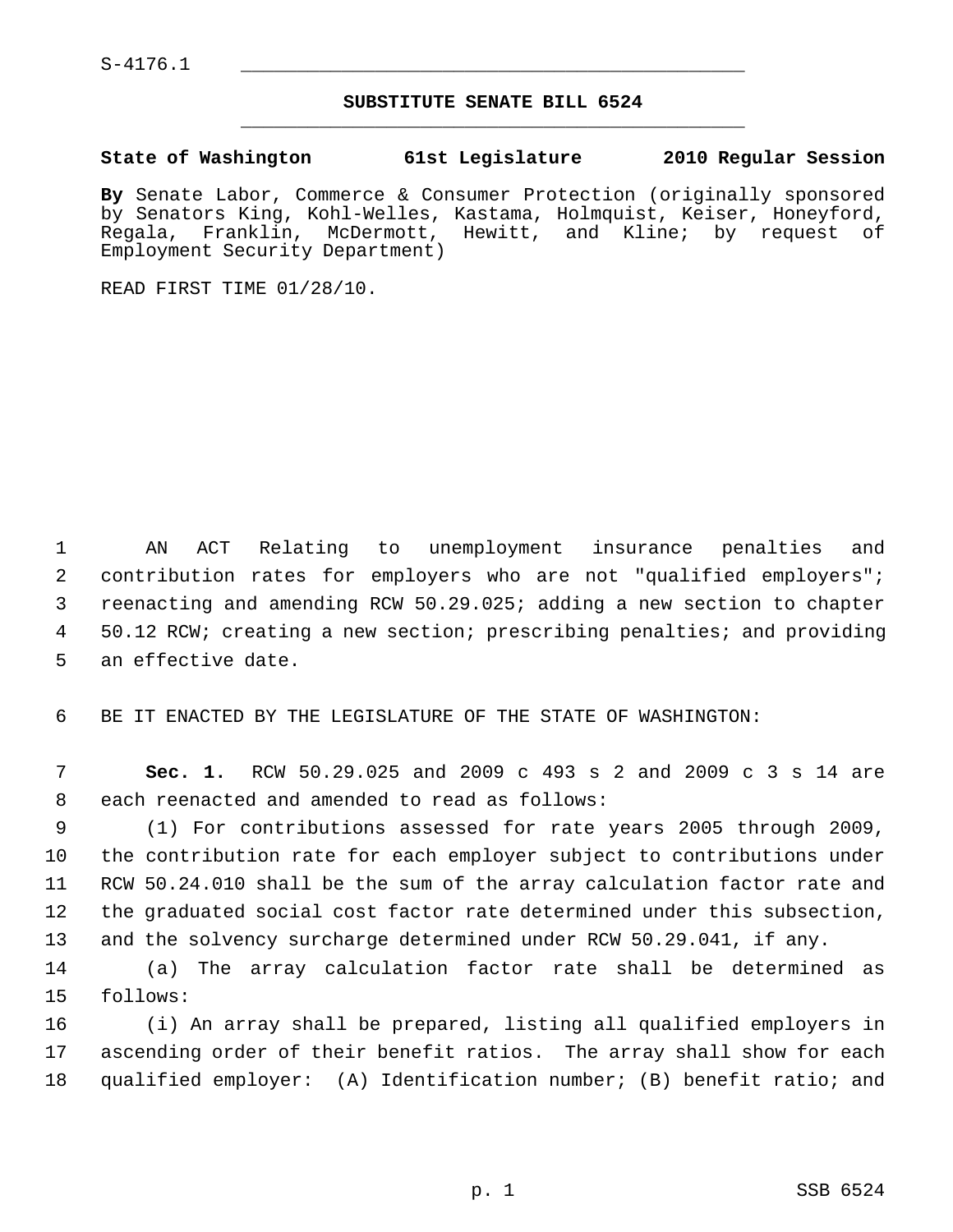1 (C) taxable payrolls for the four consecutive calendar quarters 2 immediately preceding the computation date and reported to the 3 employment security department by the cut-off date.

 4 (ii) Each employer in the array shall be assigned to one of forty 5 rate classes according to his or her benefit ratio as follows, and, 6 except as provided in RCW 50.29.026, the array calculation factor rate 7 for each employer in the array shall be the rate specified in the rate 8 class to which the employer has been assigned:

| 9  |          | <b>Benefit Ratio</b> |                  | Rate      |
|----|----------|----------------------|------------------|-----------|
| 10 | At least | Less than            | Class            | (percent) |
| 11 |          | 0.000001             | $\mathbf{1}$     | 0.00      |
| 12 | 0.000001 | 0.001250             | $\overline{2}$   | 0.13      |
| 13 | 0.001250 | 0.002500             | 3                | 0.25      |
| 14 | 0.002500 | 0.003750             | $\overline{4}$   | 0.38      |
| 15 | 0.003750 | 0.005000             | 5                | 0.50      |
| 16 | 0.005000 | 0.006250             | 6                | 0.63      |
| 17 | 0.006250 | 0.007500             | $\boldsymbol{7}$ | 0.75      |
| 18 | 0.007500 | 0.008750             | $8\,$            | 0.88      |
| 19 | 0.008750 | 0.010000             | 9                | 1.00      |
| 20 | 0.010000 | 0.011250             | 10               | 1.15      |
| 21 | 0.011250 | 0.012500             | 11               | 1.30      |
| 22 | 0.012500 | 0.013750             | 12               | 1.45      |
| 23 | 0.013750 | 0.015000             | 13               | 1.60      |
| 24 | 0.015000 | 0.016250             | 14               | 1.75      |
| 25 | 0.016250 | 0.017500             | 15               | 1.90      |
| 26 | 0.017500 | 0.018750             | 16               | 2.05      |
| 27 | 0.018750 | 0.020000             | 17               | 2.20      |
| 28 | 0.020000 | 0.021250             | 18               | 2.35      |
| 29 | 0.021250 | 0.022500             | 19               | 2.50      |
| 30 | 0.022500 | 0.023750             | 20               | 2.65      |
| 31 | 0.023750 | 0.025000             | 21               | 2.80      |
| 32 | 0.025000 | 0.026250             | 22               | 2.95      |
| 33 | 0.026250 | 0.027500             | 23               | 3.10      |
| 34 | 0.027500 | 0.028750             | 24               | 3.25      |
| 35 | 0.028750 | 0.030000             | 25               | 3.40      |
| 36 | 0.030000 | 0.031250             | 26               | 3.55      |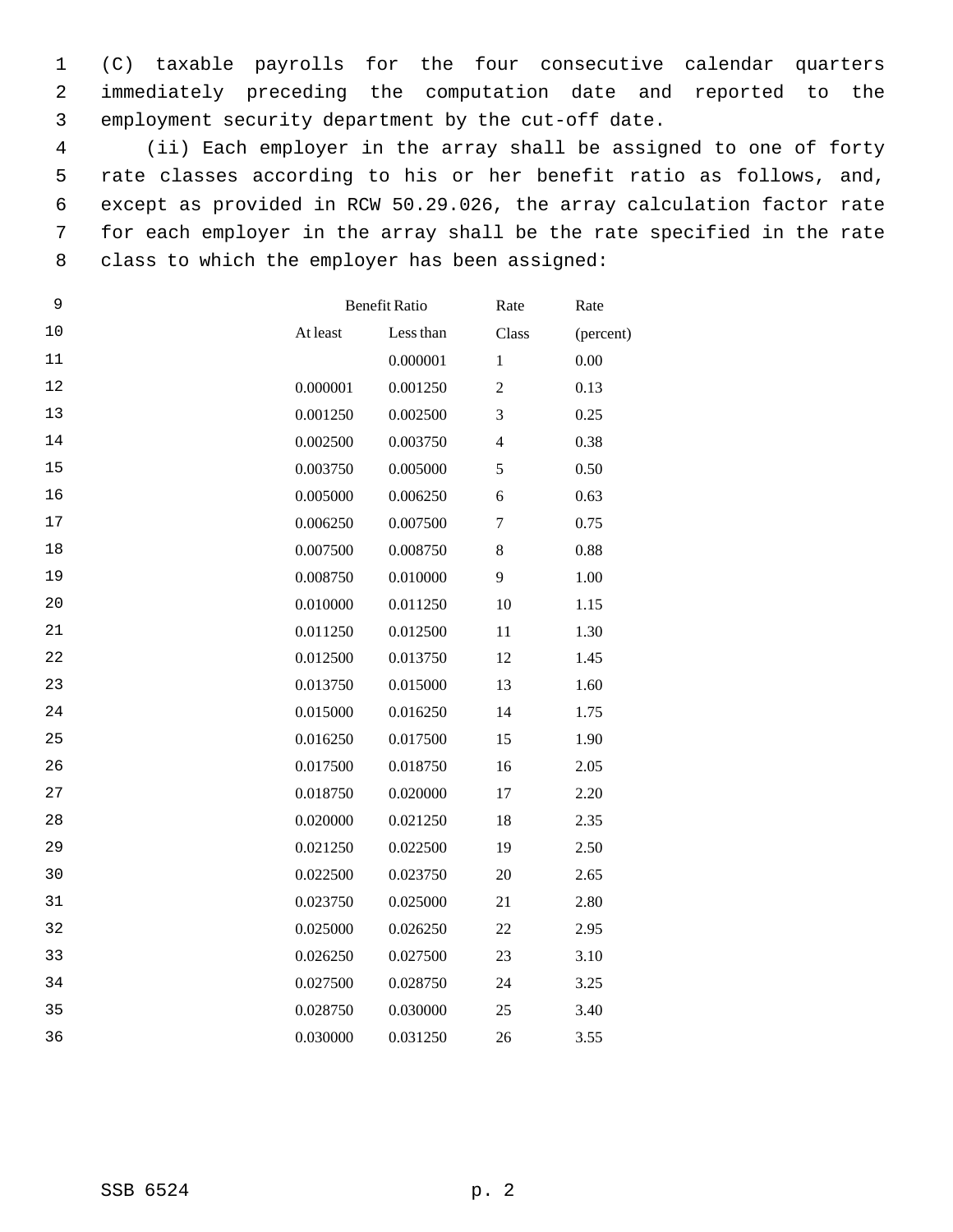| 1              | 0.031250 | 0.032500 | 27 | 3.70 |
|----------------|----------|----------|----|------|
| $\overline{2}$ | 0.032500 | 0.033750 | 28 | 3.85 |
| 3              | 0.033750 | 0.035000 | 29 | 4.00 |
| $\overline{4}$ | 0.035000 | 0.036250 | 30 | 4.15 |
| 5              | 0.036250 | 0.037500 | 31 | 4.30 |
| 6              | 0.037500 | 0.040000 | 32 | 4.45 |
| 7              | 0.040000 | 0.042500 | 33 | 4.60 |
| 8              | 0.042500 | 0.045000 | 34 | 4.75 |
| 9              | 0.045000 | 0.047500 | 35 | 4.90 |
| 10             | 0.047500 | 0.050000 | 36 | 5.05 |
| 11             | 0.050000 | 0.052500 | 37 | 5.20 |
| 12             | 0.052500 | 0.055000 | 38 | 5.30 |
| 13             | 0.055000 | 0.057500 | 39 | 5.35 |
| 14             | 0.057500 |          | 40 | 5.40 |

15 (b) The graduated social cost factor rate shall be determined as 16 follows:

17 (i)(A) Except as provided in (b)(i)(B) and (C) of this subsection, 18 the commissioner shall calculate the flat social cost factor for a rate 19 year by dividing the total social cost by the total taxable payroll. 20 The division shall be carried to the second decimal place with the 21 remaining fraction disregarded unless it amounts to five hundredths or 22 more, in which case the second decimal place shall be rounded to the 23 next higher digit. The flat social cost factor shall be expressed as 24 a percentage.

25 (B) If, on the cut-off date, the balance in the unemployment 26 compensation fund is determined by the commissioner to be an amount 27 that will provide more than ten months of unemployment benefits, the 28 commissioner shall calculate the flat social cost factor for the rate 29 year immediately following the cut-off date by reducing the total 30 social cost by the dollar amount that represents the number of months 31 for which the balance in the unemployment compensation fund on the cut-32 off date will provide benefits above ten months and dividing the result 33 by the total taxable payroll. However, the calculation under this 34 subsection (1)(b)(i)(B) for a rate year may not result in a flat social 35 cost factor that is more than four-tenths lower than the calculation 36 under  $(b)(i)(A)$  of this subsection for that rate year.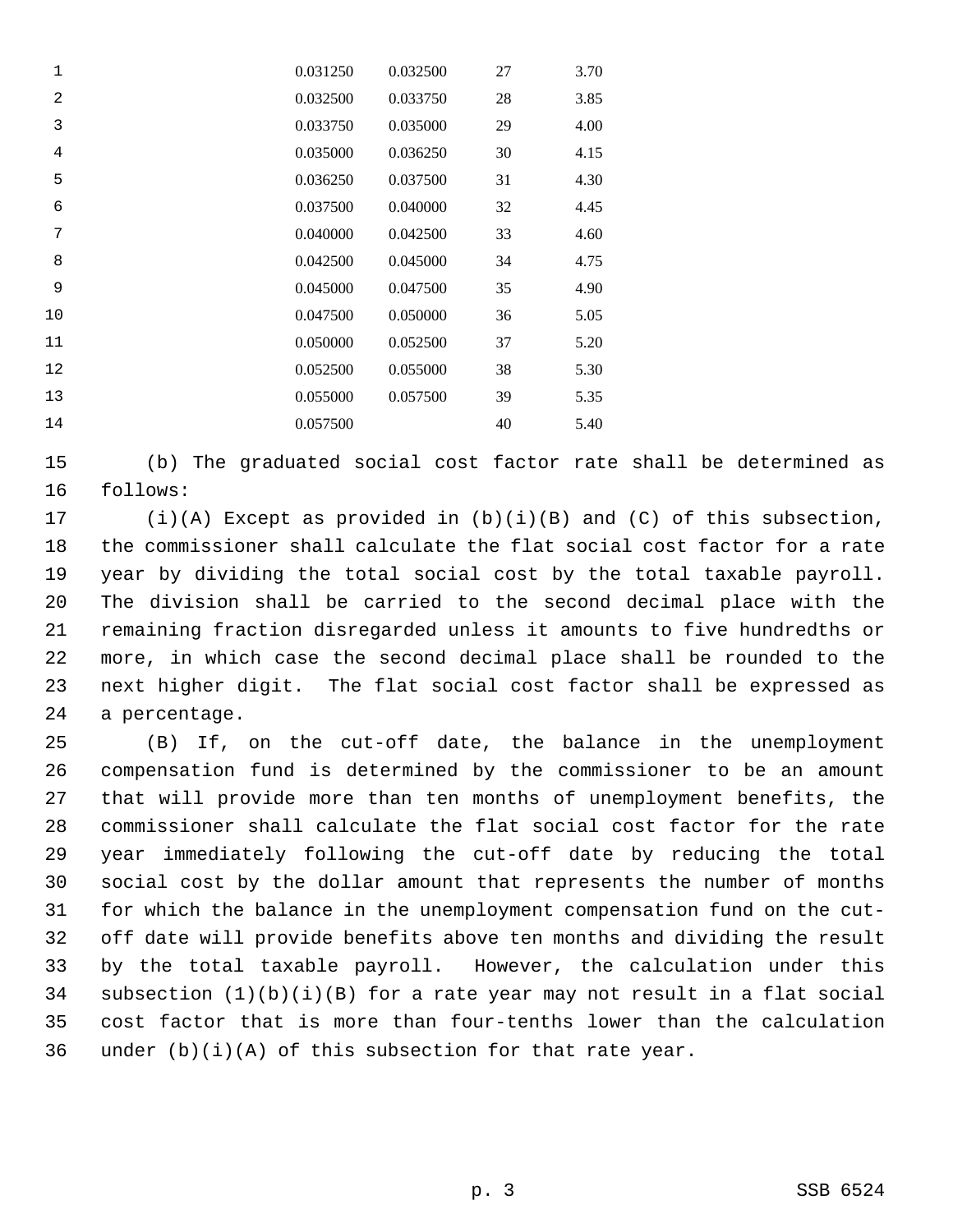1 For the purposes of this subsection, the commissioner shall 2 determine the number of months of unemployment benefits in the 3 unemployment compensation fund using the benefit cost rate for the 4 average of the three highest calendar benefit cost rates in the twenty 5 consecutive completed calendar years immediately preceding the cut-off 6 date or a period of consecutive calendar years immediately preceding 7 the cut-off date that includes three recessions, if longer.

 8 (C) The minimum flat social cost factor calculated under this 9 subsection (1)(b) shall be six-tenths of one percent, except that if 10 the balance in the unemployment compensation fund is determined by the 11 commissioner to be an amount that will provide:

12 (I) At least twelve months but less than fourteen months of 13 unemployment benefits, the minimum shall be five-tenths of one percent; 14 or

15 (II) At least fourteen months of unemployment benefits, the minimum 16 shall be five-tenths of one percent, except that, for employers in rate 17 class 1, the minimum shall be forty-five hundredths of one percent.

18 (ii)(A) Except as provided in (b)(ii)(B) of this subsection, the 19 graduated social cost factor rate for each employer in the array is the 20 flat social cost factor multiplied by the percentage specified as 21 follows for the rate class to which the employer has been assigned in 22 (a)(ii) of this subsection, except that the sum of an employer's array 23 calculation factor rate and the graduated social cost factor rate may 24 not exceed six and five-tenths percent or, for employers whose North 25 American industry classification system code is within "111," "112," 26 "1141," "115," "3114," "3117," "42448," or "49312," may not exceed six 27 percent through rate year 2007 and may not exceed five and seven-tenths 28 percent for rate years 2008 and 2009:

- 29 (I) Rate class 1 78 percent;
- 30 (II) Rate class 2 82 percent;
- 31 (III) Rate class 3 86 percent;
- 32 (IV) Rate class 4 90 percent;
- 33 (V) Rate class 5 94 percent;
- 34 (VI) Rate class 6 98 percent;
- 35 (VII) Rate class 7 102 percent;
- 36 (VIII) Rate class 8 106 percent;
- 37 (IX) Rate class 9 110 percent;
- 38 (X) Rate class 10 114 percent;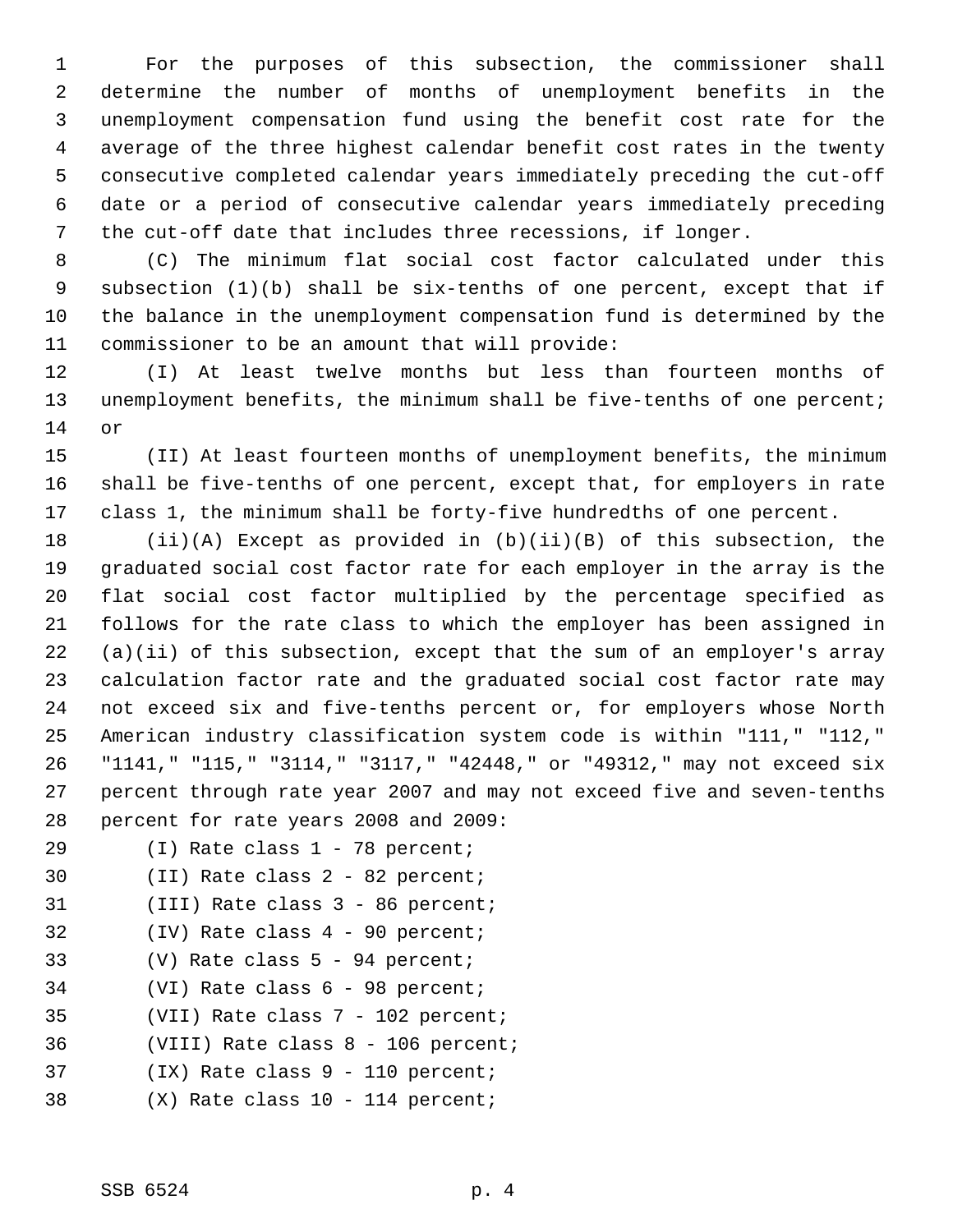- 
- 1 (XI) Rate class 11 118 percent; and

2 (XII) Rate classes 12 through 40 - 120 percent.

 3 (B) For contributions assessed beginning July 1, 2005, through 4 December 31, 2007, for employers whose North American industry 5 classification system code is "111," "112," "1141," "115," "3114," 6 "3117," "42448," or "49312," the graduated social cost factor rate is 7 zero.

8 (iii) For the purposes of this section:

 9 (A) "Total social cost" means the amount calculated by subtracting 10 the array calculation factor contributions paid by all employers with 11 respect to the four consecutive calendar quarters immediately preceding 12 the computation date and paid to the employment security department by 13 the cut-off date from the total unemployment benefits paid to claimants 14 in the same four consecutive calendar quarters. To calculate the flat 15 social cost factor for rate year 2005, the commissioner shall calculate 16 the total social cost using the array calculation factor contributions 17 that would have been required to be paid by all employers in the 18 calculation period if (a) of this subsection had been in effect for the 19 relevant period. To calculate the flat social cost factor for rate 20 years 2010 and 2011, the forty-five dollar increase paid as part of an 21 individual's weekly benefit amount as provided in RCW 50.20.1201 shall 22 not be considered for purposes of calculating the total unemployment 23 benefits paid to claimants in the four consecutive calendar quarters 24 immediately preceding the computation date.

25 (B) "Total taxable payroll" means the total amount of wages subject 26 to tax, as determined under RCW 50.24.010, for all employers in the 27 four consecutive calendar quarters immediately preceding the 28 computation date and reported to the employment security department by 29 the cut-off date.

30 (c) For employers who do not meet the definition of "qualified 31 employer" by reason of failure to pay contributions when due:

32 (i) The array calculation factor rate shall be two-tenths higher 33 than that in rate class 40, except employers who have an approved 34 agency-deferred payment contract by September 30th of the previous rate 35 year. If any employer with an approved agency-deferred payment 36 contract fails to make any one of the succeeding deferred payments or 37 fails to submit any succeeding tax report and payment in a timely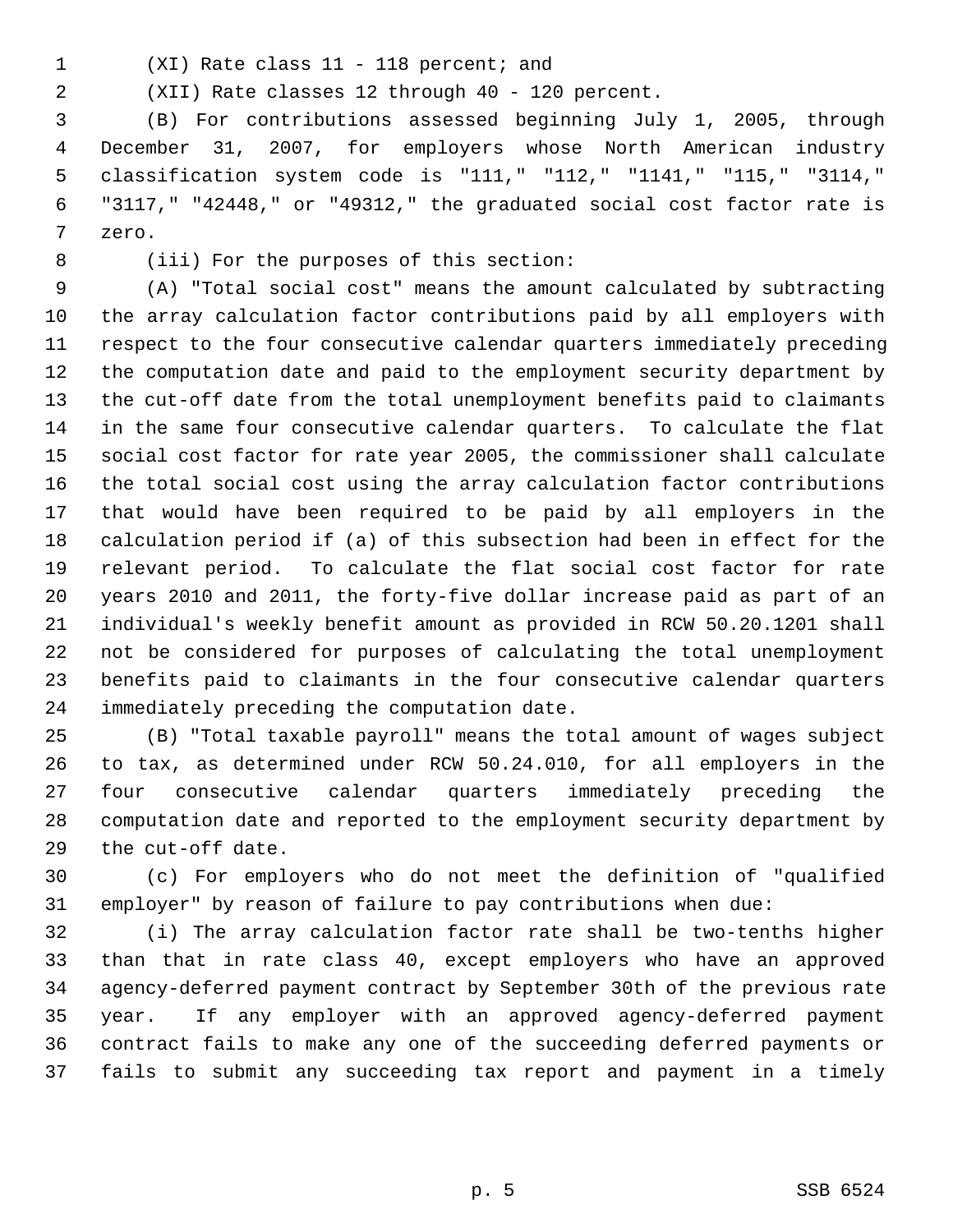1 manner, the employer's tax rate shall immediately revert to an array 2 calculation factor rate two-tenths higher than that in rate class 40; 3 and

 4 (ii) The social cost factor rate shall be the social cost factor 5 rate assigned to rate class 40 under (b)(ii) of this subsection.

6 (d) For all other employers not qualified to be in the array:

7 (i) For rate years 2005, 2006, and 2007:

 8 (A) The array calculation factor rate shall be a rate equal to the 9 average industry array calculation factor rate as determined by the 10 commissioner, plus fifteen percent of that amount; however, the rate 11 may not be less than one percent or more than the array calculation 12 factor rate in rate class 40; and

13 (B) The social cost factor rate shall be a rate equal to the 14 average industry social cost factor rate as determined by the 15 commissioner, plus fifteen percent of that amount, but not more than 16 the social cost factor rate assigned to rate class 40 under (b)(ii) of 17 this subsection.

18 (ii) For contributions assessed for rate years 2008 and 2009:

19 (A) The array calculation factor rate shall be a rate equal to the 20 average industry array calculation factor rate as determined by the 21 commissioner, multiplied by the history factor, but not less than one 22 percent or more than the array calculation factor rate in rate class 23 40;

24 (B) The social cost factor rate shall be a rate equal to the 25 average industry social cost factor rate as determined by the 26 commissioner, multiplied by the history factor, but not more than the 27 social cost factor rate assigned to rate class 40 under (b)(ii) of this 28 subsection; and

29 (C) The history factor shall be based on the total amounts of 30 benefits charged and contributions paid in the three fiscal years 31 ending prior to the computation date by employers not qualified to be 32 in the array, other than employers in (c) of this subsection, who were 33 first subject to contributions in the calendar year ending three years 34 prior to the computation date. The commissioner shall calculate the 35 history ratio by dividing the total amount of benefits charged by the 36 total amount of contributions paid in this three-year period by these 37 employers. The division shall be carried to the second decimal place 38 with the remaining fraction disregarded unless it amounts to five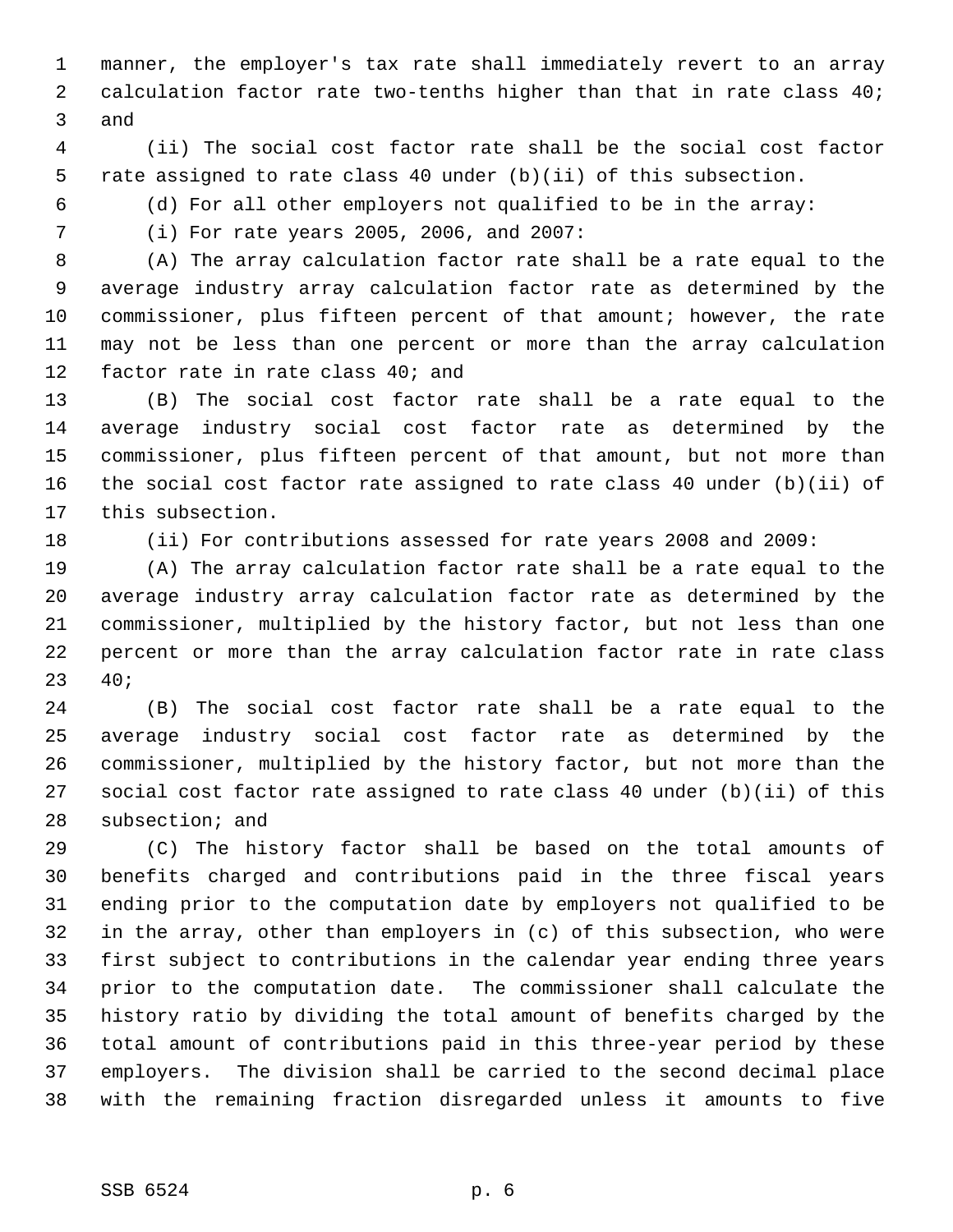1 one-hundredths or more, in which case the second decimal place shall be 2 rounded to the next higher digit. The commissioner shall determine the 3 history factor according to the history ratio as follows:

| 4  |       | History  |           | History   |
|----|-------|----------|-----------|-----------|
| 5  |       | Ratio    |           | Factor    |
| 6  |       |          |           | (percent) |
| 7  |       | At least | Less than |           |
| 8  | (I)   |          | .95       | 90        |
| 9  | (II)  | .95      | 1.05      | 100       |
| 10 | (III) | 1.05     |           | 115       |

11 (2) For contributions assessed in rate year 2010 and thereafter, 12 the contribution rate for each employer subject to contributions under 13 RCW 50.24.010 shall be the sum of the array calculation factor rate and 14 the graduated social cost factor rate determined under this subsection, 15 and the solvency surcharge determined under RCW 50.29.041, if any.

16 (a) The array calculation factor rate shall be determined as 17 follows:

18 (i) An array shall be prepared, listing all qualified employers in 19 ascending order of their benefit ratios. The array shall show for each 20 qualified employer: (A) Identification number; (B) benefit ratio; and 21 (C) taxable payrolls for the four consecutive calendar quarters 22 immediately preceding the computation date and reported to the 23 employment security department by the cut-off date.

24 (ii) Each employer in the array shall be assigned to one of forty 25 rate classes according to his or her benefit ratio as follows, and, 26 except as provided in RCW 50.29.026, the array calculation factor rate 27 for each employer in the array shall be the rate specified in the rate 28 class to which the employer has been assigned:

| 29 | Benefit Ratio |           | Rate  | Rate      |
|----|---------------|-----------|-------|-----------|
| 30 | At least      | Less than | Class | (percent) |
| 31 |               | 0.000001  |       | 0.00      |
| 32 | 0.000001      | 0.001250  | 2     | 0.11      |
| 33 | 0.001250      | 0.002500  | 3     | 0.22      |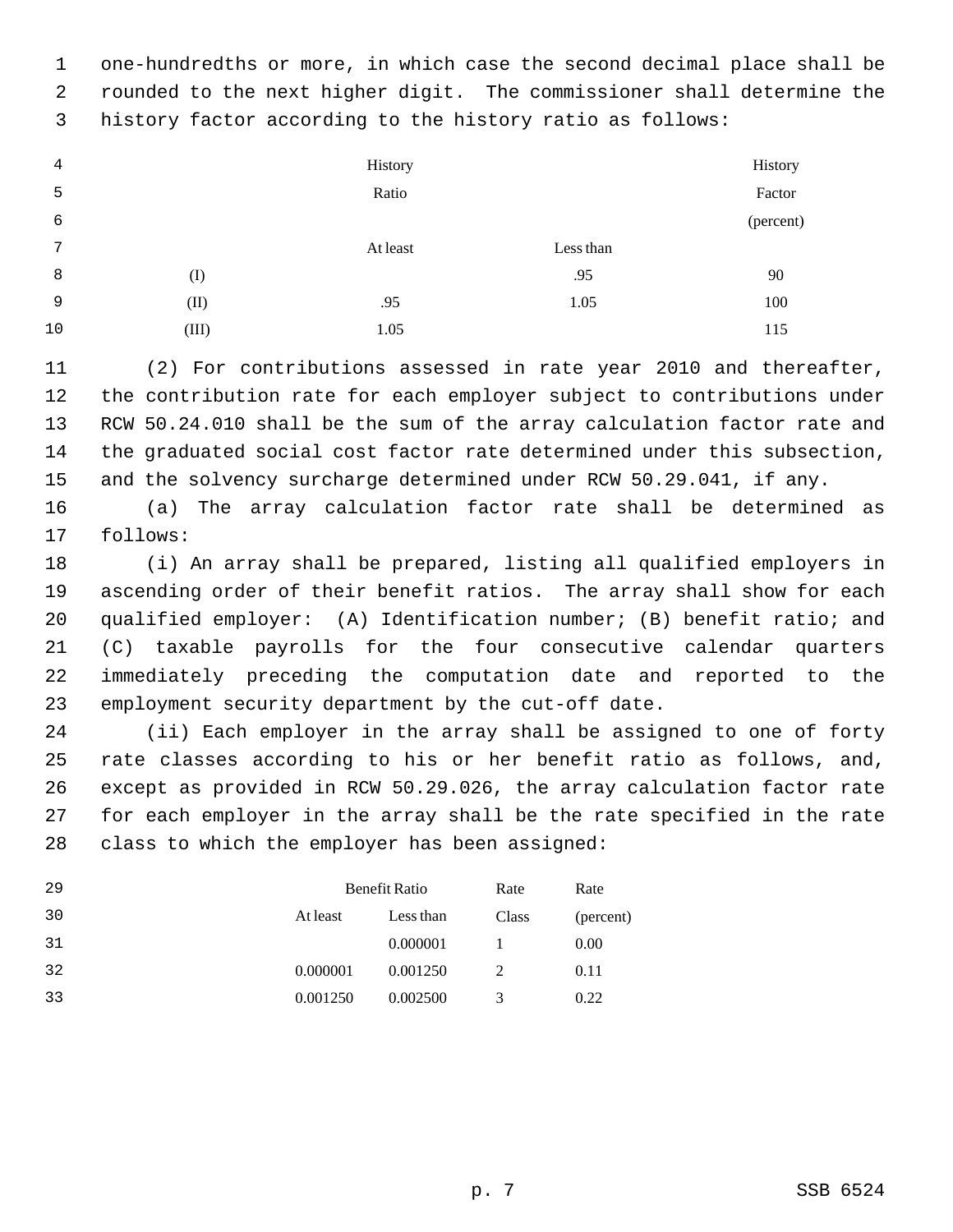| 1              | 0.002500 | 0.003750 | 4  | 0.33 |
|----------------|----------|----------|----|------|
| $\overline{c}$ | 0.003750 | 0.005000 | 5  | 0.43 |
| $\mathsf 3$    | 0.005000 | 0.006250 | 6  | 0.54 |
| $\,4$          | 0.006250 | 0.007500 | 7  | 0.65 |
| 5              | 0.007500 | 0.008750 | 8  | 0.76 |
| 6              | 0.008750 | 0.010000 | 9  | 0.88 |
| 7              | 0.010000 | 0.011250 | 10 | 1.01 |
| 8              | 0.011250 | 0.012500 | 11 | 1.14 |
| 9              | 0.012500 | 0.013750 | 12 | 1.28 |
| 10             | 0.013750 | 0.015000 | 13 | 1.41 |
| 11             | 0.015000 | 0.016250 | 14 | 1.54 |
| 12             | 0.016250 | 0.017500 | 15 | 1.67 |
| 13             | 0.017500 | 0.018750 | 16 | 1.80 |
| 14             | 0.018750 | 0.020000 | 17 | 1.94 |
| 15             | 0.020000 | 0.021250 | 18 | 2.07 |
| 16             | 0.021250 | 0.022500 | 19 | 2.20 |
| $17\,$         | 0.022500 | 0.023750 | 20 | 2.38 |
| $18\,$         | 0.023750 | 0.025000 | 21 | 2.50 |
| 19             | 0.025000 | 0.026250 | 22 | 2.63 |
| 20             | 0.026250 | 0.027500 | 23 | 2.75 |
| 21             | 0.027500 | 0.028750 | 24 | 2.88 |
| 22             | 0.028750 | 0.030000 | 25 | 3.00 |
| 23             | 0.030000 | 0.031250 | 26 | 3.13 |
| 24             | 0.031250 | 0.032500 | 27 | 3.25 |
| 25             | 0.032500 | 0.033750 | 28 | 3.38 |
| 26             | 0.033750 | 0.035000 | 29 | 3.50 |
| 27             | 0.035000 | 0.036250 | 30 | 3.63 |
| 28             | 0.036250 | 0.037500 | 31 | 3.75 |
| 29             | 0.037500 | 0.040000 | 32 | 4.00 |
| 30             | 0.040000 | 0.042500 | 33 | 4.25 |
| 31             | 0.042500 | 0.045000 | 34 | 4.50 |
| 32             | 0.045000 | 0.047500 | 35 | 4.75 |
| 33             | 0.047500 | 0.050000 | 36 | 5.00 |
| 34             | 0.050000 | 0.052500 | 37 | 5.15 |
| 35             | 0.052500 | 0.055000 | 38 | 5.25 |
| 36             | 0.055000 | 0.057500 | 39 | 5.30 |
| 37             | 0.057500 |          | 40 | 5.40 |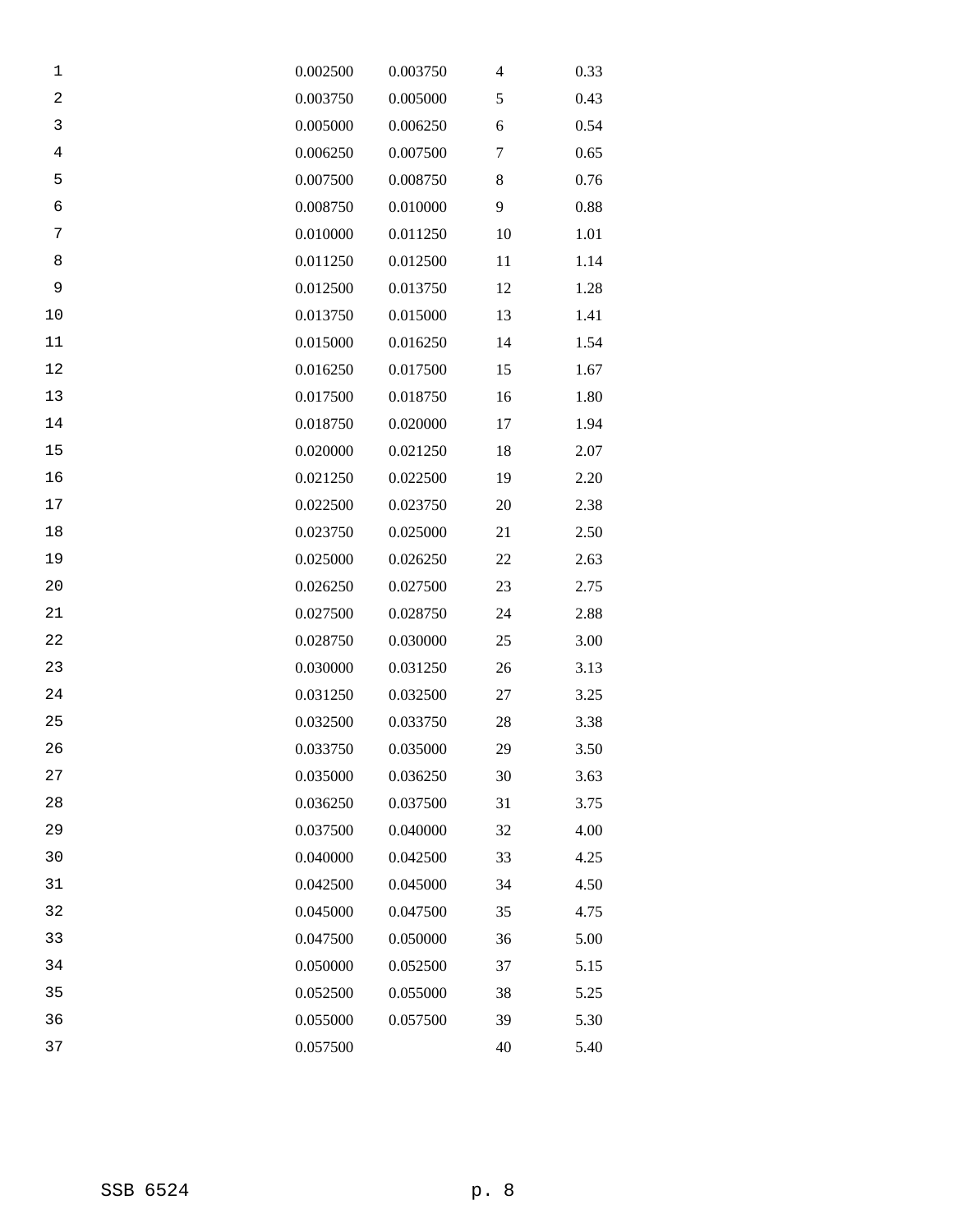1 (b) The graduated social cost factor rate shall be determined as 2 follows:

 3 (i)(A) Except as provided in (b)(i)(B) and (C) of this subsection, 4 the commissioner shall calculate the flat social cost factor for a rate 5 year by dividing the total social cost by the total taxable payroll. 6 The division shall be carried to the second decimal place with the 7 remaining fraction disregarded unless it amounts to five hundredths or 8 more, in which case the second decimal place shall be rounded to the 9 next higher digit. The flat social cost factor shall be expressed as 10 a percentage.

11 (B) If, on the cut-off date, the balance in the unemployment 12 compensation fund is determined by the commissioner to be an amount 13 that will provide more than ten months of unemployment benefits, the 14 commissioner shall calculate the flat social cost factor for the rate 15 year immediately following the cut-off date by reducing the total 16 social cost by the dollar amount that represents the number of months 17 for which the balance in the unemployment compensation fund on the cut-18 off date will provide benefits above ten months and dividing the result 19 by the total taxable payroll. However, the calculation under this 20 subsection  $(2)(b)(i)(B)$  for a rate year may not result in a flat social 21 cost factor that is more than four-tenths lower than the calculation 22 under  $(b)(i)(A)$  of this subsection for that rate year.

23 For the purposes of this subsection, the commissioner shall 24 determine the number of months of unemployment benefits in the 25 unemployment compensation fund using the benefit cost rate for the 26 average of the three highest calendar benefit cost rates in the twenty 27 consecutive completed calendar years immediately preceding the cut-off 28 date or a period of consecutive calendar years immediately preceding 29 the cut-off date that includes three recessions, if longer.

30 (C) The minimum flat social cost factor calculated under this 31 subsection (2)(b) shall be six-tenths of one percent, except that if 32 the balance in the unemployment compensation fund is determined by the 33 commissioner to be an amount that will provide:

34 (I) At least ten months but less than eleven months of unemployment 35 benefits, the minimum shall be five-tenths of one percent; or

36 (II) At least eleven months but less than twelve months of 37 unemployment benefits, the minimum shall be forty-five hundredths of 38 one percent; or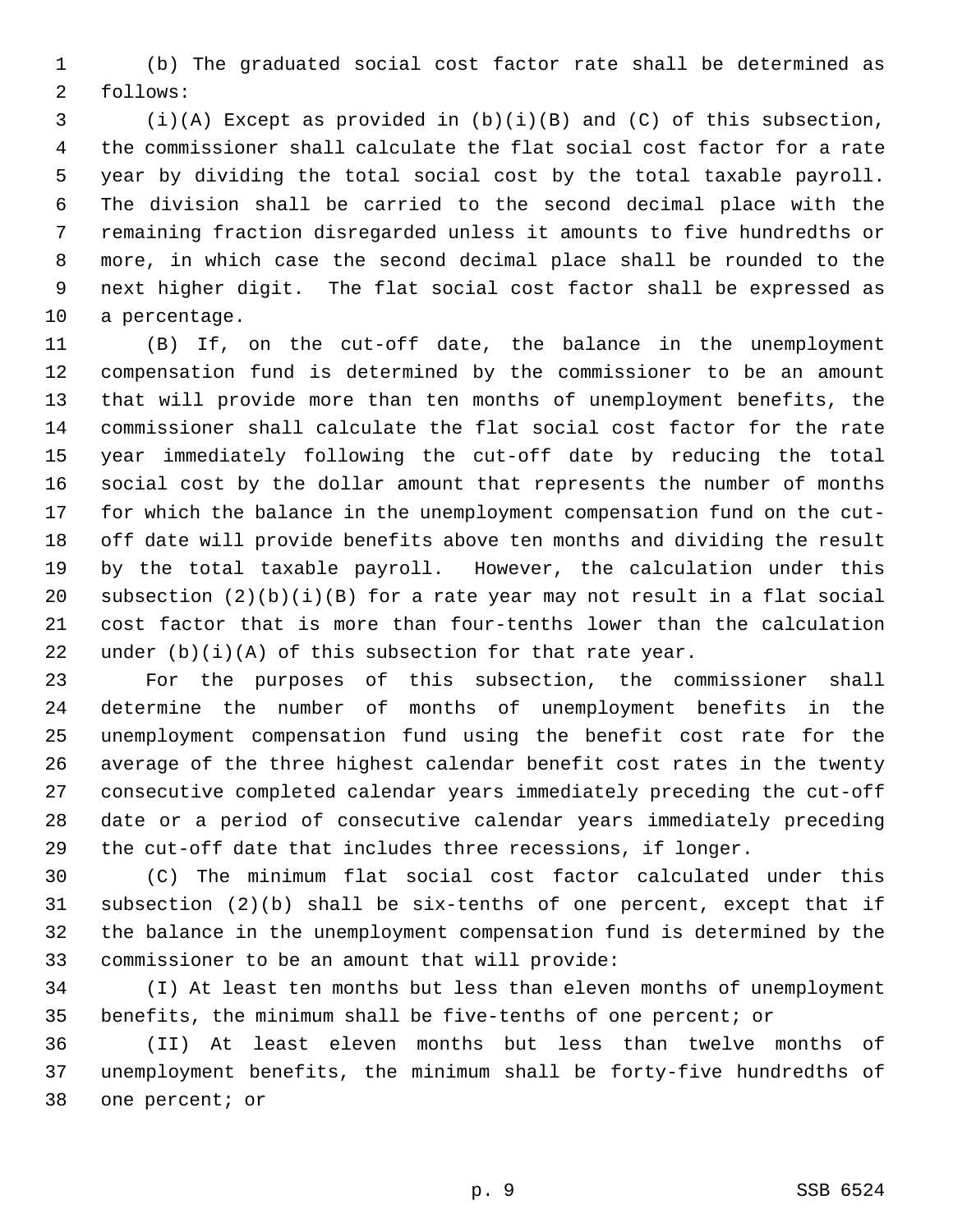1 (III) At least twelve months but less than thirteen months of 2 unemployment benefits, the minimum shall be four-tenths of one percent; 3 or

 4 (IV) At least thirteen months but less than fifteen months of 5 unemployment benefits, the minimum shall be thirty-five hundredths of 6 one percent; or

 7 (V) At least fifteen months but less than seventeen months of 8 unemployment benefits, the minimum shall be twenty-five hundredths of 9 one percent; or

10 (VI) At least seventeen months but less than eighteen months of 11 unemployment benefits, the minimum shall be fifteen hundredths of one 12 percent; or

13 (VII) At least eighteen months of unemployment benefits, the 14 minimum shall be fifteen hundredths of one percent through rate year 15 2011 and shall be zero thereafter.

16 (ii) The graduated social cost factor rate for each employer in the 17 array is the flat social cost factor multiplied by the percentage 18 specified as follows for the rate class to which the employer has been 19 assigned in (a)(ii) of this subsection, except that the sum of an 20 employer's array calculation factor rate and the graduated social cost 21 factor rate may not exceed six percent or, for employers whose North 22 American industry classification system code is within "111," "112," 23 "1141," "115," "3114," "3117," "42448," or "49312," may not exceed five 24 and four-tenths percent:

- 25 (A) Rate class 1 78 percent;
- 26 (B) Rate class 2 82 percent;
- 27 (C) Rate class 3 86 percent;
- 28 (D) Rate class 4 90 percent;
- 29 (E) Rate class 5 94 percent;
- 30 (F) Rate class 6 98 percent;
- 31 (G) Rate class 7 102 percent;
- 32 (H) Rate class 8 106 percent;
- 33 (I) Rate class 9 110 percent;
- 34 (J) Rate class 10 114 percent;
- 35 (K) Rate class 11 118 percent; and
- 36 (L) Rate classes 12 through 40 120 percent.
- 37 (iii) For the purposes of this section: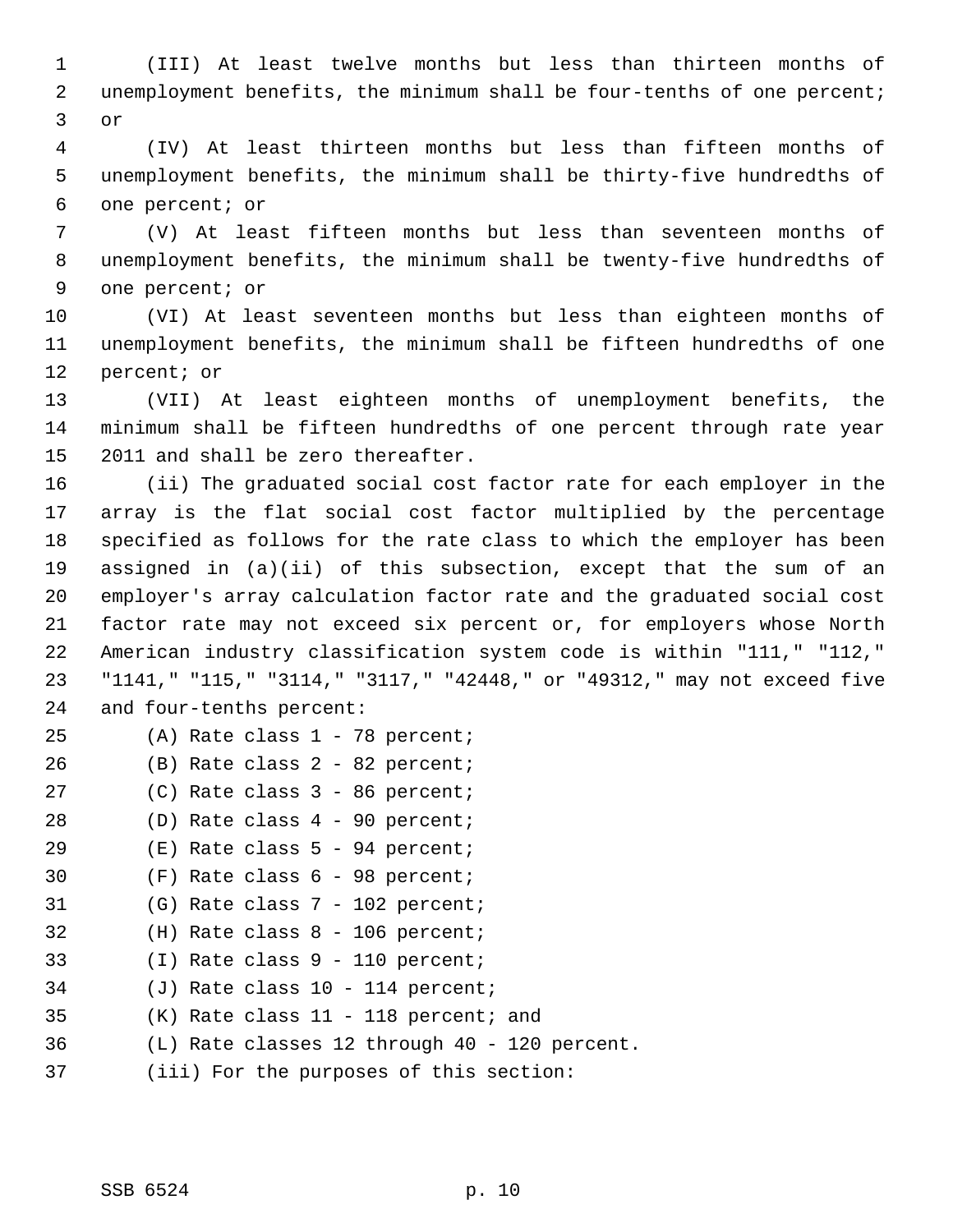1 (A) "Total social cost" means the amount calculated by subtracting 2 the array calculation factor contributions paid by all employers with 3 respect to the four consecutive calendar quarters immediately preceding 4 the computation date and paid to the employment security department by 5 the cut-off date from the total unemployment benefits paid to claimants 6 in the same four consecutive calendar quarters.

 7 (B) "Total taxable payroll" means the total amount of wages subject 8 to tax, as determined under RCW 50.24.010, for all employers in the 9 four consecutive calendar quarters immediately preceding the 10 computation date and reported to the employment security department by 11 the cut-off date.

12 (c) For employers who do not meet the definition of "qualified 13 employer" by reason of failure to pay contributions when due:

14 (i) For rate years through 2010:

15 (A) The array calculation factor rate shall be two-tenths higher 16 than that in rate class 40, except employers who have an approved 17 agency-deferred payment contract by September 30th of the previous rate 18 year. If any employer with an approved agency-deferred payment 19 contract fails to make any one of the succeeding deferred payments or 20 fails to submit any succeeding tax report and payment in a timely 21 manner, the employer's tax rate shall immediately revert to an array 22 calculation factor rate two-tenths higher than that in rate class 40; 23 and

 $24$  (( $(\overrightarrow{\pm i})$ ) (B) The social cost factor rate shall be the social cost 25 factor rate assigned to rate class 40 under (b)(ii) of this subsection. 26 (ii) For rate years 2011 and thereafter:

 (A)(I) For an employer who does not enter into an approved agency-28 deferred payment contract as described in  $(c)(ii)(A)(II)$  or (III) of this subsection, the array calculation factor rate shall be the rate it would have been if the employer had not been delinquent in payment plus an additional one percent or, if the employer is delinquent in payment 32 for a second or more consecutive year, an additional two percent;

 (II) For an employer who enters an approved agency-deferred payment contract by September 30th of the previous rate year, the array calculation factor rate shall be the rate it would have been if the employer had not been delinquent in payment;

37 (III) For an employer who enters an approved agency-deferred 38 payment contract after September 30th of the previous rate year, but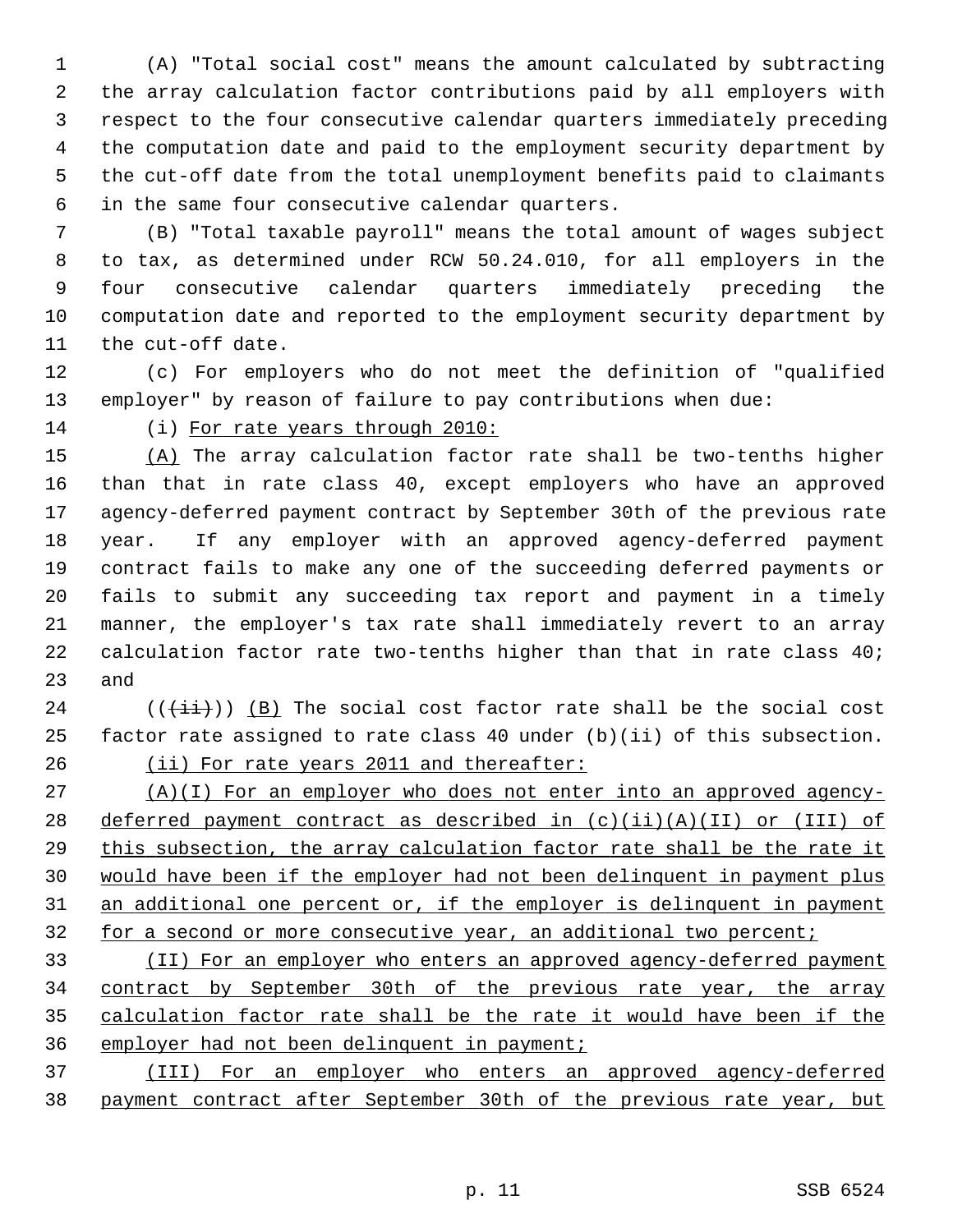within thirty days of the date the department sent its first tax rate notice, the array calculation factor rate shall be the rate it would have been had the employer not been delinquent in payment plus an additional one-half of one percent or, if the employer is delinquent in payment for a second or more consecutive year, an additional one and one-half percent;

 7 (IV) For an employer who enters an approved agency-deferred payment 8 contract as described in  $(c)(ii)(A)(II)$  or  $(III)$  of this subsection, 9 but who fails to make any one of the succeeding deferred payments or 10 fails to submit any succeeding tax report and payment in a timely 11 manner, the array calculation factor rate shall immediately revert to 12 the applicable array calculation factor rate under  $(c)(ii)(A)(I)$  of 13 this subsection; and

14 (B) The social cost factor rate shall be the social cost factor 15 rate assigned to rate class 40 under (b)(ii) of this subsection.

16 (d) For all other employers not qualified to be in the array:

17 (i) The array calculation factor rate shall be a rate equal to the 18 average industry array calculation factor rate as determined by the 19 commissioner, multiplied by the history factor, but not less than one 20 percent or more than the array calculation factor rate in rate class 21 40;

22 (ii) The social cost factor rate shall be a rate equal to the 23 average industry social cost factor rate as determined by the 24 commissioner, multiplied by the history factor, but not more than the 25 social cost factor rate assigned to rate class 40 under (b)(ii) of this 26 subsection; and

27 (iii) The history factor shall be based on the total amounts of 28 benefits charged and contributions paid in the three fiscal years 29 ending prior to the computation date by employers not qualified to be 30 in the array, other than employers in (c) of this subsection, who were 31 first subject to contributions in the calendar year ending three years 32 prior to the computation date. The commissioner shall calculate the 33 history ratio by dividing the total amount of benefits charged by the 34 total amount of contributions paid in this three-year period by these 35 employers. The division shall be carried to the second decimal place 36 with the remaining fraction disregarded unless it amounts to five 37 one-hundredths or more, in which case the second decimal place shall be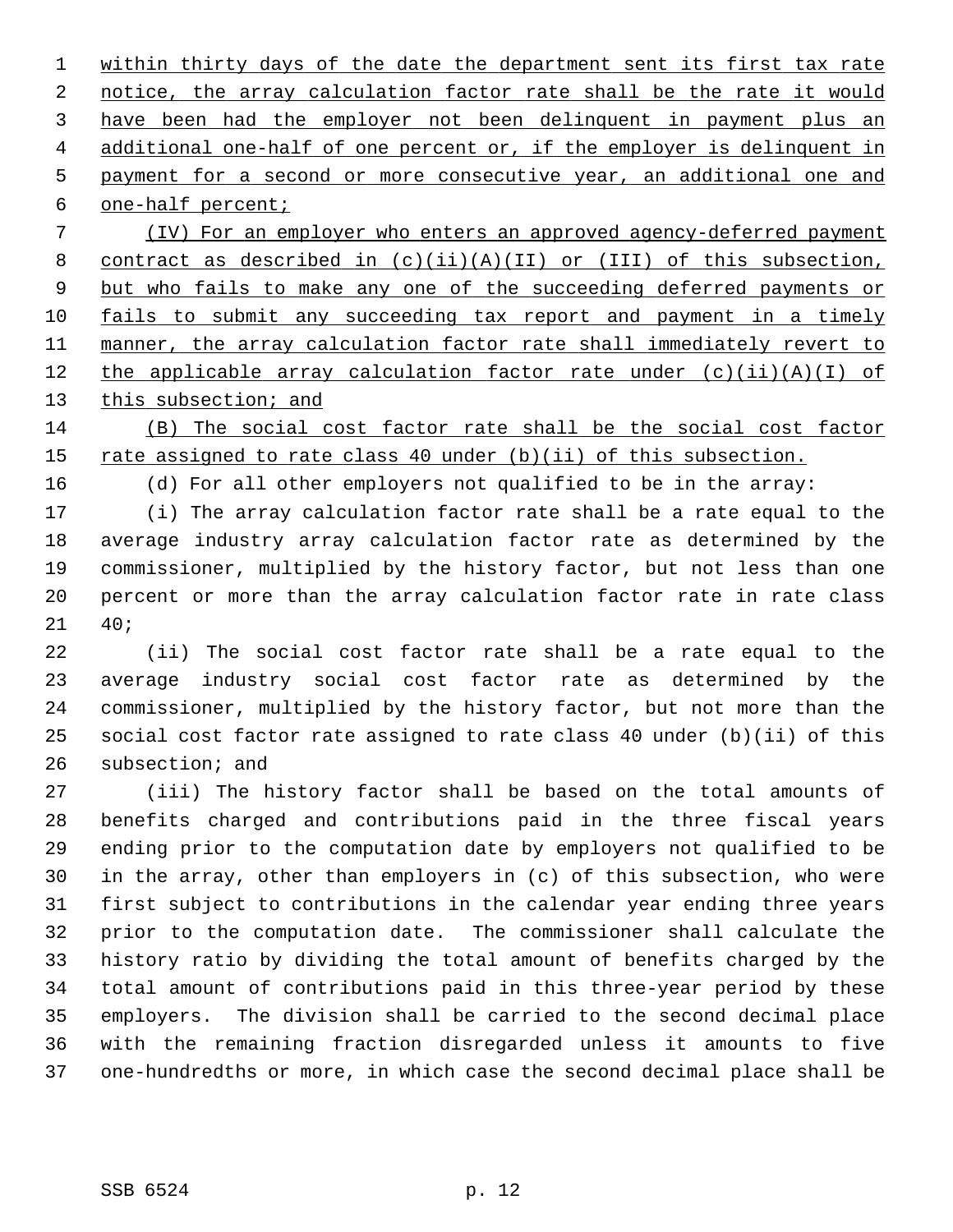1 rounded to the next higher digit. The commissioner shall determine the 2 history factor according to the history ratio as follows:

 3 4 5 History Ratio History Factor (percent) 6 At least Less than 7 (A)  $.95$  90 8 (B) .95 1.05 100 9 (C) 1.05 115

10 (3) Assignment of employers by the commissioner to industrial 11 classification, for purposes of this section, shall be in accordance 12 with established classification practices found in the North American 13 industry classification system code.

14 NEW SECTION. **Sec. 2.** A new section is added to chapter 50.12 RCW 15 to read as follows:

16 An employer that knowingly fails to register with the department 17 and obtain an employment security account number, as required under RCW 18 50.12.070(2), is subject to a penalty not to exceed one thousand 19 dollars per quarter or two times the taxes due per quarter, whichever 20 is greater. This penalty is in addition to all other penalties and is 21 in addition to higher rates for employers that do not meet the 22 definition of "qualified employer" under RCW 50.29.010. This penalty 23 does not apply if the employer can prove that it had good cause to 24 believe that it was not required to register with the department.

25 NEW SECTION. **Sec. 3.** If any part of this act is found to be in 26 conflict with federal requirements that are a prescribed condition to 27 the allocation of federal funds to the state or the eligibility of 28 employers in this state for federal unemployment tax credits, the 29 conflicting part of this act is inoperative solely to the extent of the 30 conflict, and the finding or determination does not affect the 31 operation of the remainder of this act. Rules adopted under this act 32 must meet federal requirements that are a necessary condition to the